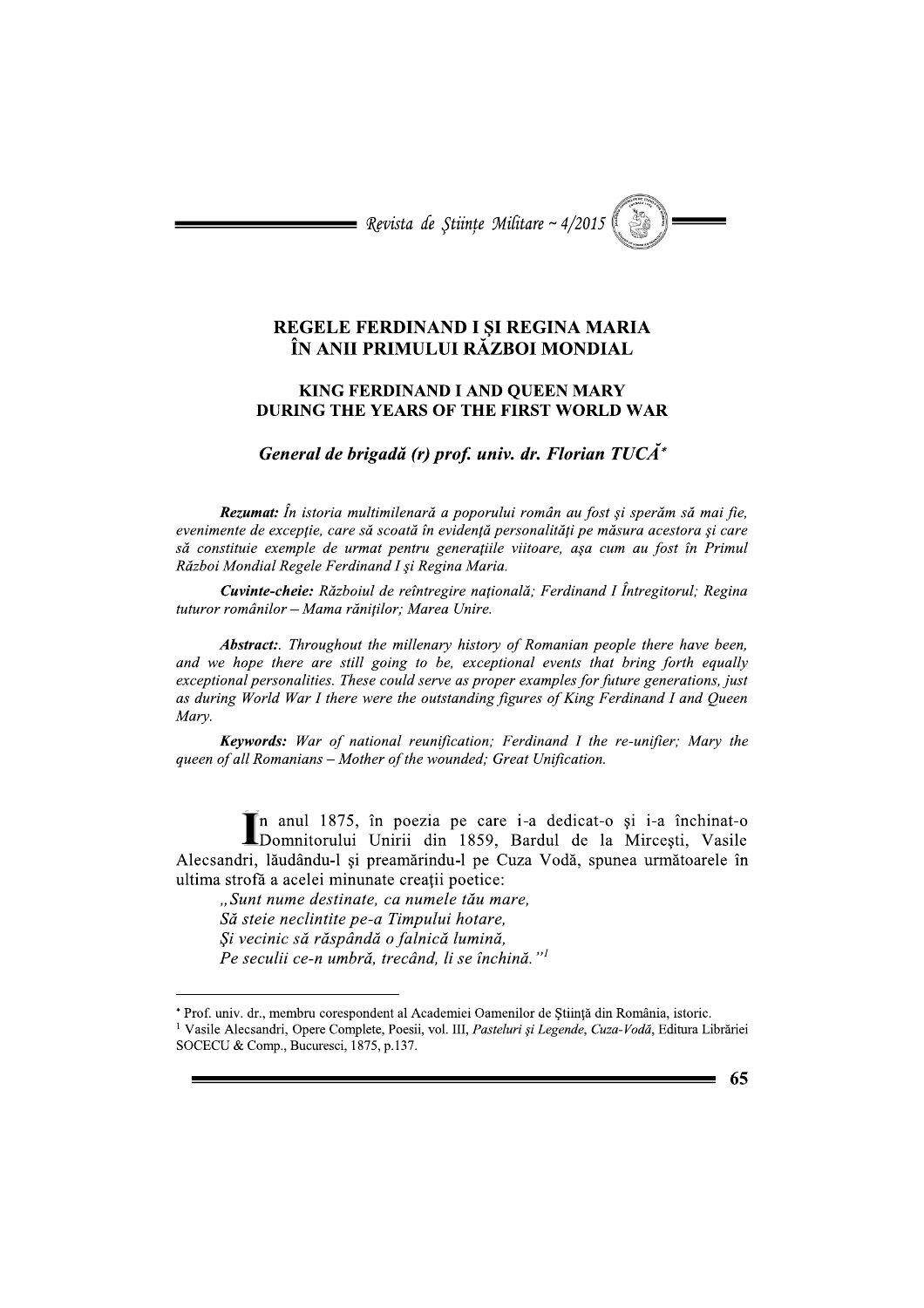Spre bucuria, fericirea și mândria poporului român, în vatra ancestrală de viețuire dacică și apoi românească, atât înaintea venirii pe lume a lui Alexandru Ioan Cuza, cât și după aceea, la conducerea treburilor țării noastre vor veni numeroase alte personalități de excepție, precum au fost, la vremea lor, Vodă Cuza și Doamna Elena Cuza. Primul Război Mondial ne permite să prezentăm sau să evocăm două personalități ilustre din timpul acelui război, care este denumit în literatura istorică românească și sub genericul "Războiul de reîntregire națională". Este vorba de Regele Ferdinand zis și "Întregitorul" și de Regina Maria, supranumită în chip expresiv și minunat fie "Regina tuturor românilor", fie "Mama răniților". În acest articol nu ne vom referi decât tangential la biografiile celor două ilustre personaje, aspecte foarte bine tratate în cărțile publicate până acum în România, ci vom scrie în principal despre participarea lor la primul război mondial, în această privință străduindune să relevăm unele aspecte mai puțin cunoscute de către publicul larg, unele dintre acestea fiind oarecum inedite.

În ce privește pe regele Ferdinand, acesta s-a urcat pe tronul României în ziua de 27 septembrie 1914, după decesul lui Carol I. El era atunci un bărbat cu o bogată experiență de viață, implicit în domeniul militar (avea atunci vârsta de aproape 50 de ani - se născuse în luna august 1865).

În privința experienței sale militare, care va fi pusă în valoare, în mod exceptional, în anii participării României la primul război mondial (1916 -1919), considerăm potrivit să arătăm că el se afirmase, ca un comandant de certă valoare, pe frontul din Bulgaria în timpul celui de-al doilea război balcanic, pe când avea gradul de general de corp de armată și deținea funcția onorantă de "generalisim", adică de Comandant suprem al armatei române.<sup>2</sup> La jumătatea lunii august 1916, România, în fruntea căreia se află regele Ferdinand I, a intrat în Primul Război Mondial în tabăra Antantei, grupare de forte militare din care făceau parte Franța, Anglia și Rusia. Scopul declarat al intrării țării noastre în război, a fost acela al eliberării fraților români care gemeau de veacuri sub jug străin. Sub directa conducere a Regelui Ferdinand, care era deja și cadru militar de valoare cunoscută și recunoscută, se întocmiseră planuri de campanie cu dispozitive de luptă și s-a decretat mobilizarea ostirii. Apoi, cu un avânt de nestăvilit, întreaga armată română, în frunte cu comandantul ei de căpetenie, regele Ferdinand I, însufletită de gândul drept și nobil al eliberării fraților de dincolo de munți, a intrat în luptă. A

<sup>&</sup>lt;sup>2</sup> Budisteanu G.N., Mărturii contemporane. Regele Ferdinand I. Amintiri de la cei care l-au cunoscut, București, 1933, pp. 22-23.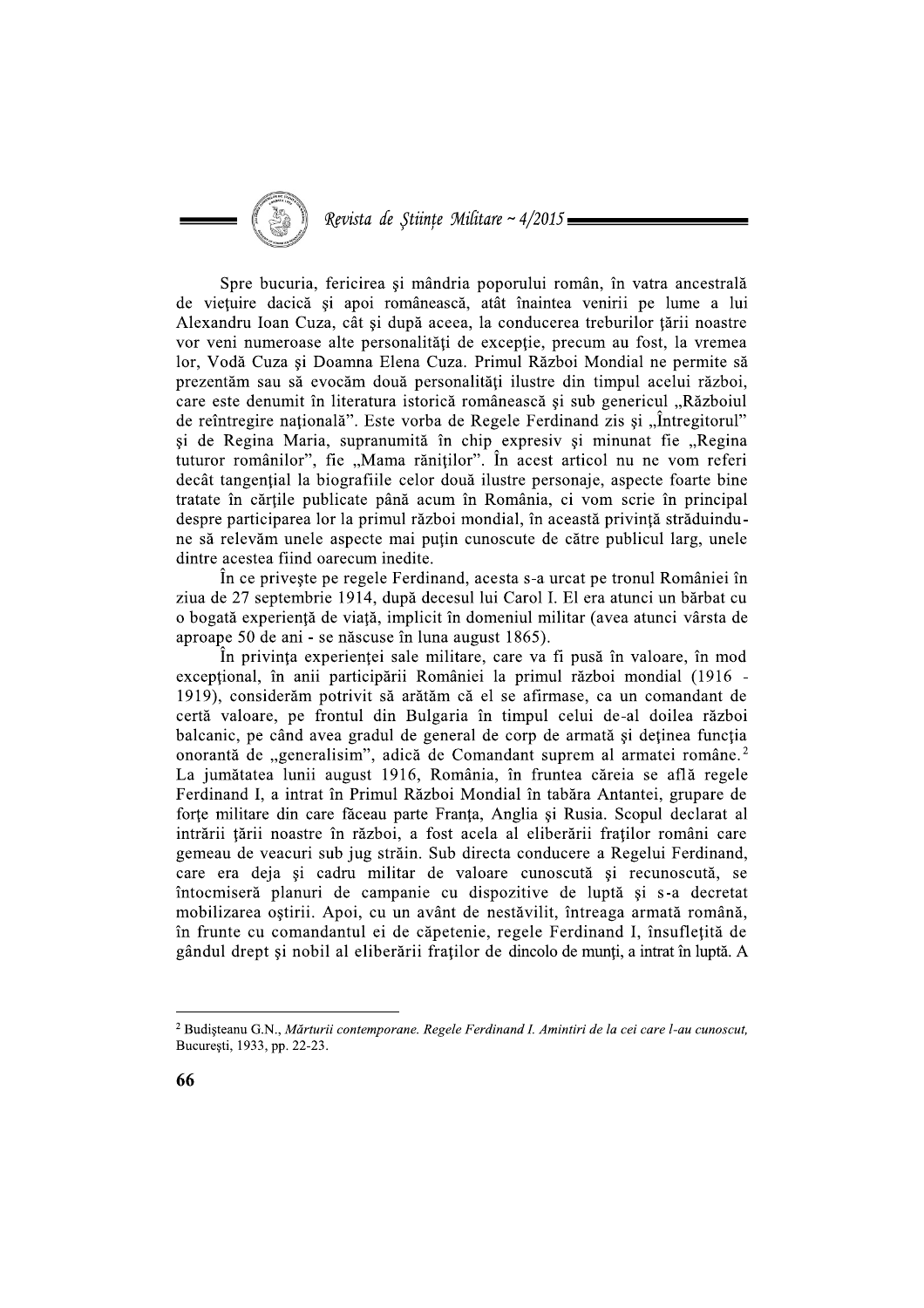= Revista de Științe Militare ~  $4/2015$ 

intrat în luptă nu oricum, ci în vuietul cântecului însufletitor denumit "Treceti batalioane române Carpații.

În ciuda elanului dovedit în primele zile de război, a bărbăției și vitejiei de care aveau să dea dovadă ostașii țării, prima parte a campaniei s-a desfășurat nefavorabil pentru români deoarece statele Antantei nu și-au onorat promisiunea de a desfășura acțiuni ofensive și de a deschide un nou front în sudul peninsulei Balcanice. Dispunând de grupări de forte numeroase si de tehnică de luptă de înalt nivel (artilerie, mașini de luptă, avioane), în ultima parte a anului 1916, trupele inamice au reusit nu numai să oblige unitățile române să "bată în retragere", ca să folosim o terminologie militară adecvată, ci si să ocupe o mare parte din teritoriul românesc, implicit capitala țării, orașul București. În condițiile date, conducerea României, în frunte cu regele și regina, cu oficialitățile politice și cu resturile armatei scăpate din dezastru, au fost nevoite să se retragă în Moldova, la Iasi. Acolo avea să pulseze din plin inima României, ca să folosim o figură de stil. Timp de câteva luni, armata română a fost reorganizată și reinstruită, i-au sporit efectivele militare, unitățile au fost dotate cu tehnică de luptă modernă prin ajutor străin, de regulă francez. În tot acest timp regele Ferdinand și cei din anturajul său au fost la datorie. S-au preocupat de reorganizarea și instruirea trupelor, de reîntocmirea de noi planuri de campanie, iar în cele din urmă de conducerea efectivă a luptelor din vara fierbinte a anului 1917, cu apogeul lor, bătăliile de la Mărăști, Mărășești și Oituz, acolo unde ostile române și-au acoperit drapelele lor tricolore cu o glorie nepieritoare și nemuritoare. Pe durata desfășurării acelor lupte, pe care le putem considera legendare pentru români, regele României s-a aflat, ca un brav comandant de oști, în focul luptelor, sub ploaia de gloanțe și obuze, trecând fără pic de frică prin comandamente și prin tranșee pentru a-și îmbărbăta comandantii si ostasii de rând.

Prin luptele de veacuri ale poporului român, prin vitejia și bărbăția dovedite de către ostașii țării în anii Primului Război Mondial, prin comportarea strălucită la cârma țării și a oștii a Regelui Ferdinand I, la 1 decembrie 1918 s-a realizat Marea Unire.

Pentru strălucita participare la războiul nostru drept și sfânt de reîntregire națională încheiat cu înfăptuirea Marii Uniri de la 1 decembrie 1918, și ca o dreaptă răsplată, Regele Ferdinand I va primi din partea statului român înaltul titlu de maresal al României. Iată ce se spune în prima parte a documentului istoric prin care i s-a acordat acest onorant titlu:

"Neamul românesc și oștirea au luptat sub înalta conducere a Măriei Tale spre a întrupa visul nostru strămoșesc.

67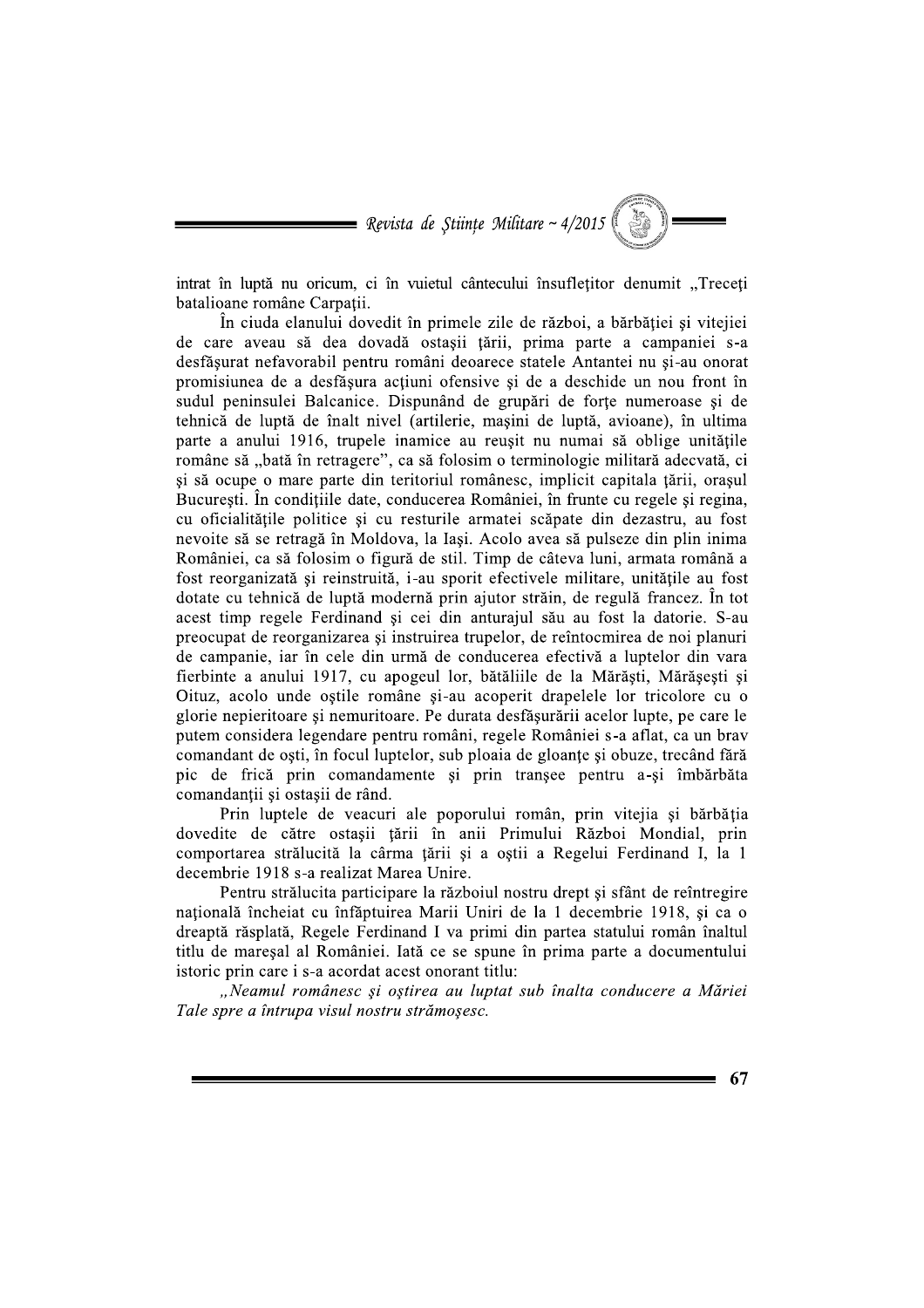Revista de Stiințe Militare ~ 4/2015

Pentru vitejia cu care ai stat dârz în fruntea eroilor de la Carpați, Dobrogea, Cerna, Jiu, Olt, Neajlov, Oituz, Mărăști și Mărășești;

Pentru neclintita credință ce ai avut-o în biruința planurilor noastre, în zilele de grea cumpănă;

Pentru înțeleapta cârmuire a treburilor dinăuntru și din afară din vremea acestui cumplit război;

Armata, prin mine, sfetnic al Măriei Tale (generalul Eremia Grigorescu, care deținea funcția de Ministru de Război - n.n.), te roagă pe tine cel dintâi domn si stăpân de veci al tuturor pământurilor românesti, să primesti ridicarea la cea mai înaltă treaptă ostășească care se cheamă rangul de  $maresal$ ". $3$ 

De atunci, el, fostul suveran și mareșal al României, va rămâne consemnat în istoria neamului românesc, pe drept cuvânt, ca întregitor de Neam și de Țară si ca Maresal al României. El va intra în lumea umbrelor în ziua de 20 iulie 1927 aureolat de o glorie nepieritoare. Va fi înmormântat în mănăstirea Curtea de Argeș. Pe piatra sa de mormânt a fost înscrisă această inscripție, care reprezintă de fapt coordonatele principale ale vieții sale: "Aici odihnește robul lui Dumnezeu Ferdinand I, Regele României născut la 24 august 1867 la Sigmaringen, răposat la 20 iulie 1927 la Castelul Peleș. Luând cârma țării la 11 octombrie 1914, a tras sabia la 15 august 1916 pentru dezrobirea românilor de peste vechile hotare, înfăptuind întregirea neamului și încoronându-se în 15 octombrie 1922 (la Alba Iulia).

Ne vom referi, în continuare, pe scurt, la Regina Maria, cu prezentarea unor informații strâns legate de activitatea și de prezența ei pe front în anii Primului Război Mondial.

Se spune, adesea pe nedrept, că în timp de război o regină are o viață oarecum liniștită, fără pericolele luptelor, ea fiind, vezi Doamne, protejată de zidurile groase ale palatelor, păzită de gărzi puternice, având în jurul ei oameni care au grijă de ea, etc. În ceea ce o privește pe Regina Maria a României, lucrurile nu au stat așa. În anii participării României la Primul Război Mondial ea a uitat aproape de tot, de rochille cochete și elegante pe care le avea în garderobă, de pantofii eleganți cu tocuri înalte, de mâncărurile, de cafelele și de ceaiurile pe care le servea la ore fixe la Palatul Cotroceni sau la Peles (ora 9 micul dejun, ora 13 masa de prânz, ora 17 ceva dulce, un ceai sau o cafea, ora 20 masa de seară).<sup>4</sup> În foarte multe din zilele în care familia regală s-a aflat la Iași, ea, Regina Maria s-a îmbrăcat în haină albă de infirmieră. Voalul de soră

<sup>&</sup>lt;sup>3</sup> Colectiv, coordonator Frunzeti T., Maresali ai României, București, 2013, pp. 139-140.

<sup>4</sup> Cioroianu A., Simina M., Maria a României. Regina a iubit viața și Patria, București, 2015, pp. 18-19.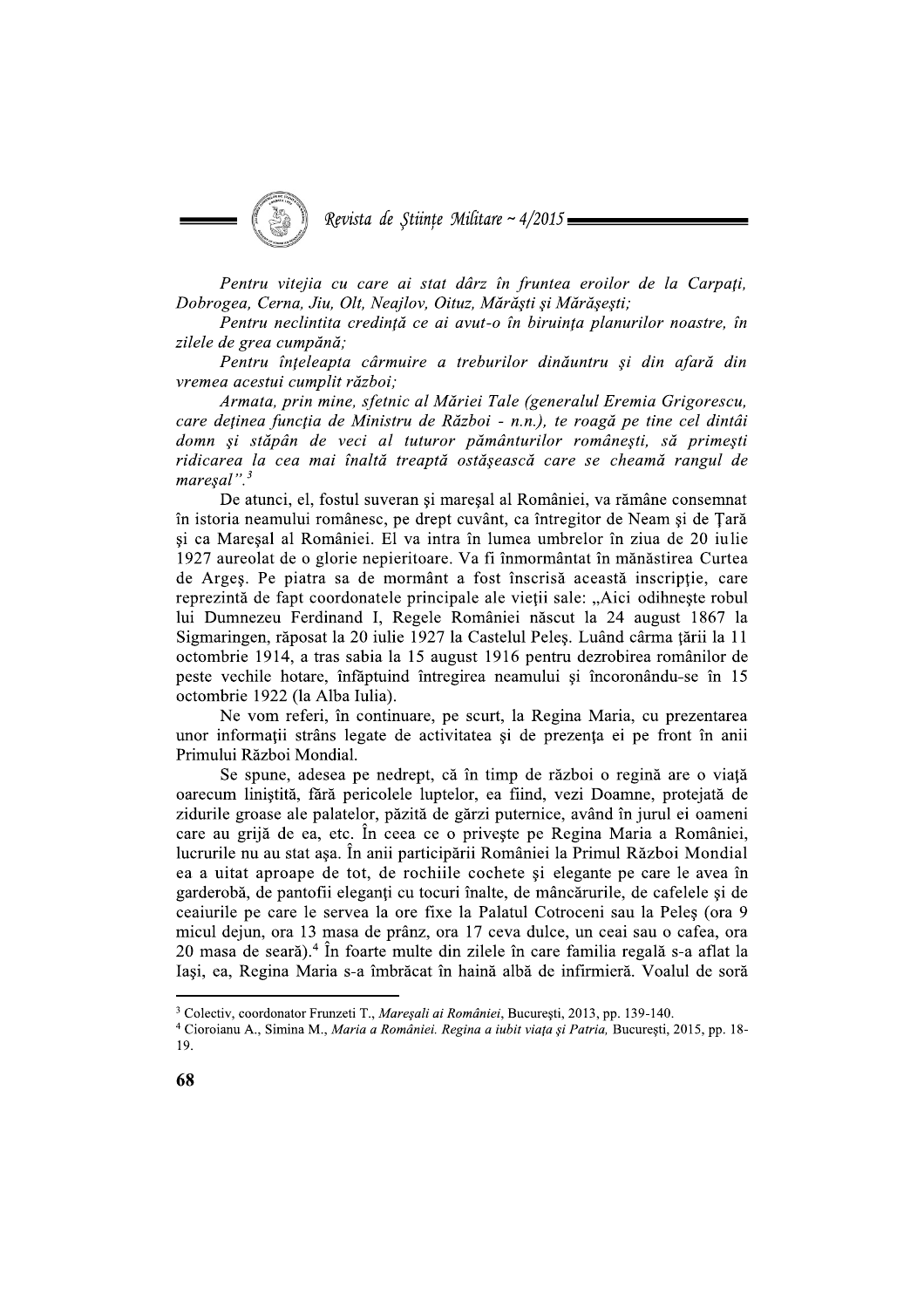$\blacksquare$  Revista de Științe Militare ~ 4/2015

medicală avea să devină mai important decât mantia de regină, iar pantofii frumos colorați și cu tocuri înalte i-a înlocuit cu cizme cu carâmb înalt, cu care să poată merge pe front, prin bălți și noroaie, pe margini de tranșee sau în locurile adesea îmbălțite în care erau spitalele de campanie sau mici adăposturi. Potrivit informatiilor bogate culese de noi din presa vremii sau din paginile unor cărți scrise după înfăptuirea Marii Uniri de la 1 decembrie 1918, viața de zi cu zi a reginei din timpul desfăsurării bătăliilor din vara anului 1917, începea cu lungi vizite prin spitalele de campanie sau prin cele improvizate în care se aflau răniți. Obisnuia să treacă prin toate saloanele, muncind adesea cot la cot cu doctorii militari si cu asistentele sanitare pentru îngrijirea și pansarea celor loviți de grenade, de schije sau de vârfuri de baionete.

De regulă, atunci când umbla printre paturile de spital sau prin punctele de adunare a răniților, regina avea cu ea, în buzunare, în geantă sau într-un fel de sacose din pânză albă sau colorată, diferite dulciuri și obiecte pe care le împărtea rănitilor și bolnavilor. Este vorba de: bomboane, ciocolate, cruciulite, iconite, cărți de citit sau cărți poștale timbrate, ciorapi, căciulițe brodate etc. Fiind o femeie bună la suflet și blândă, cu mult har al vorbirii, regina le "împărtea" răniților și bolnavilor vorbe calde și frumoase, însoțite de zâmbete, de încurajări și de urări de sănătate. Iar atunci când timpul îi permitea, regina României nu pregeta să scrie în locul răniților sau a bolnavilor, cărțile poștale pe care acestia le trimiteau acasă, la cei dragi. Arătându-se profund impresionați de prezența reginei-mamă printre cei suferinzi de pe front, foștii luptători aveau s-o numească pe aceasta "mama răniților", denumire care va intra de fapt și în istorie.

Regina mamă și-a purtat uneori pașii chiar pe frontul de luptă propriu-zis. Nu-i era frică nici de grenade nici de schije. De regulă, ea făcea astfel de deplasări împreună cu regele. Îl însoțea pe acesta, îmbrăcată în ținută de soră medicală chiar și în tranșee, prilej cu care regina discuta cu luptătorii, iar unora dintre ei le împărțea darurile pe care le avea în buzunare. În timpul în care neam documentat pentru întocmirea acestei evocări, am luat cunoștință și de o trăire cu totul aparte a reginei Maria. Iată care a fost aceasta. Într-una dintre zile premergătoare desfășurării încleștărilor din vara anului 1917, ea s-a deplasat călare pe unul din caii preferați care purta, se pare, numele de "Grui-Sânger", fiind însoțită de doi călăreți militari spre un spital de campanie ce se organiza într-o localitate aflată în imediata apropiere a liniilor de front. În acea zonă, într-o poieniță, ea a zărit un pâlc de ostași care primiseră câteva ceasuri libere înainte de deplasarea către pozițiile de luptă. La un moment dat regina a observat cum ostașii s-au prins într-o horă, cum se prindeau în satele lor în zilele de sărbătoare. Se spune că erau acolo olteni, munteni, dobrogeni,